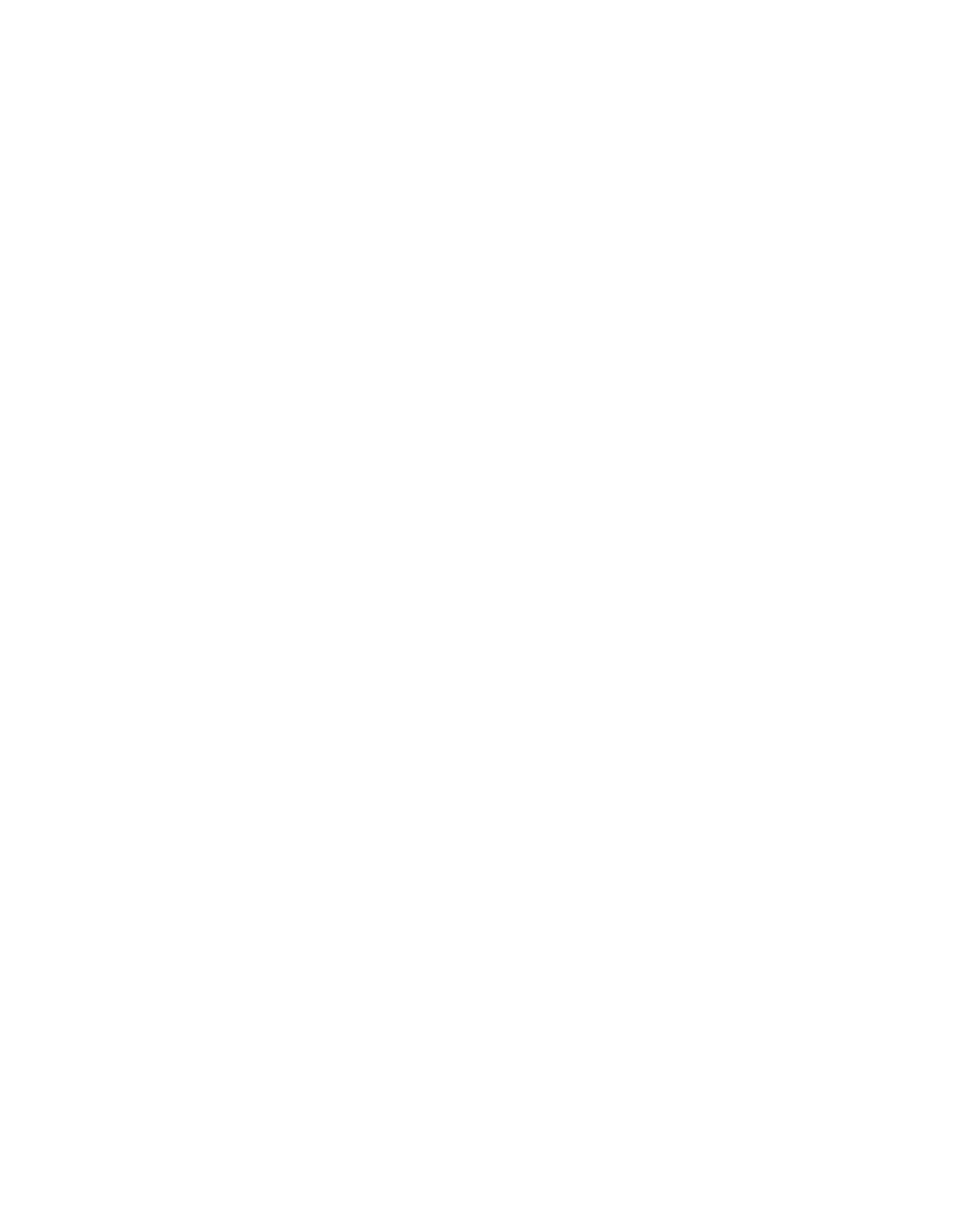# **CHAPTER 8 – FIRE REGULATIONS**

## **Article 1 – Fire Prevention**

#### **SECTION 8-101: FIRE PREVENTION CODE**

All of theprovisions of the most recent edition of the Fire Prevention Code, as recommended by the American Insurance Association, are hereby adopted by reference as part of this chapter. One copy, together with all revisions of and amendments thereto, shall be available in the office of the village clerk for public inspection during office hours. In the event that any of the provisions of said code are in conflict with any of the provisions of the municipal code, the provisions of the municipal code shall prevail. (Neb. Rev. Stat. §18-132, 19-902, 19-922, 81-502)

#### **SECTION 8-102: LIFE SAFETY CODE**

Incorporated by reference into this municipal code are the standards recommended by the National Fire Protection Association known as the Life Safety Code, most recent edition and all subsequent amendments. This code shall have the same force and effect as if set out verbatim herein. One copy of the Life Safety Code shall be on file with the village clerk, available for public inspection during office hours. (Neb. Rev. Stat. §18-132, 19-902, 81-502)

#### **SECTION 8-103: CODE ENFORCEMENT**

It shall be the duty of all village officials to enforce the incorporated fire code provisions as provided in Sections 8-301 and 8-302, and all infractions shall be immediately brought to the attention of the fire chief.

#### **SECTION 8-104: OPEN BURNING BAN; WAIVER**

A. There shall be a statewide open burning ban on all bonfires, outdoor rubbish fires, and fires for the purpose of clearing land.

B. The fire chief or his designee may waive an open burning ban under subsection (A) of this section for an area under his jurisdiction by issuing an open burning permit to a person requesting permission to conduct open burning. Said person shall make application on a form provided by the state fire marshal. The permit shall be signed by the fire chief or his designee. The fire chief may adopt and promulgate rules and regulations listing the conditions acceptable for issuing a permit to conduct open burning.

C. The fire chief or his designee may waive the open burning ban in his jurisdiction when conditions are acceptable to the chief or his designee. Anyone burning in such jurisdiction when the open burning ban has been waived shall notify the Fire Department of his/her intention to burn.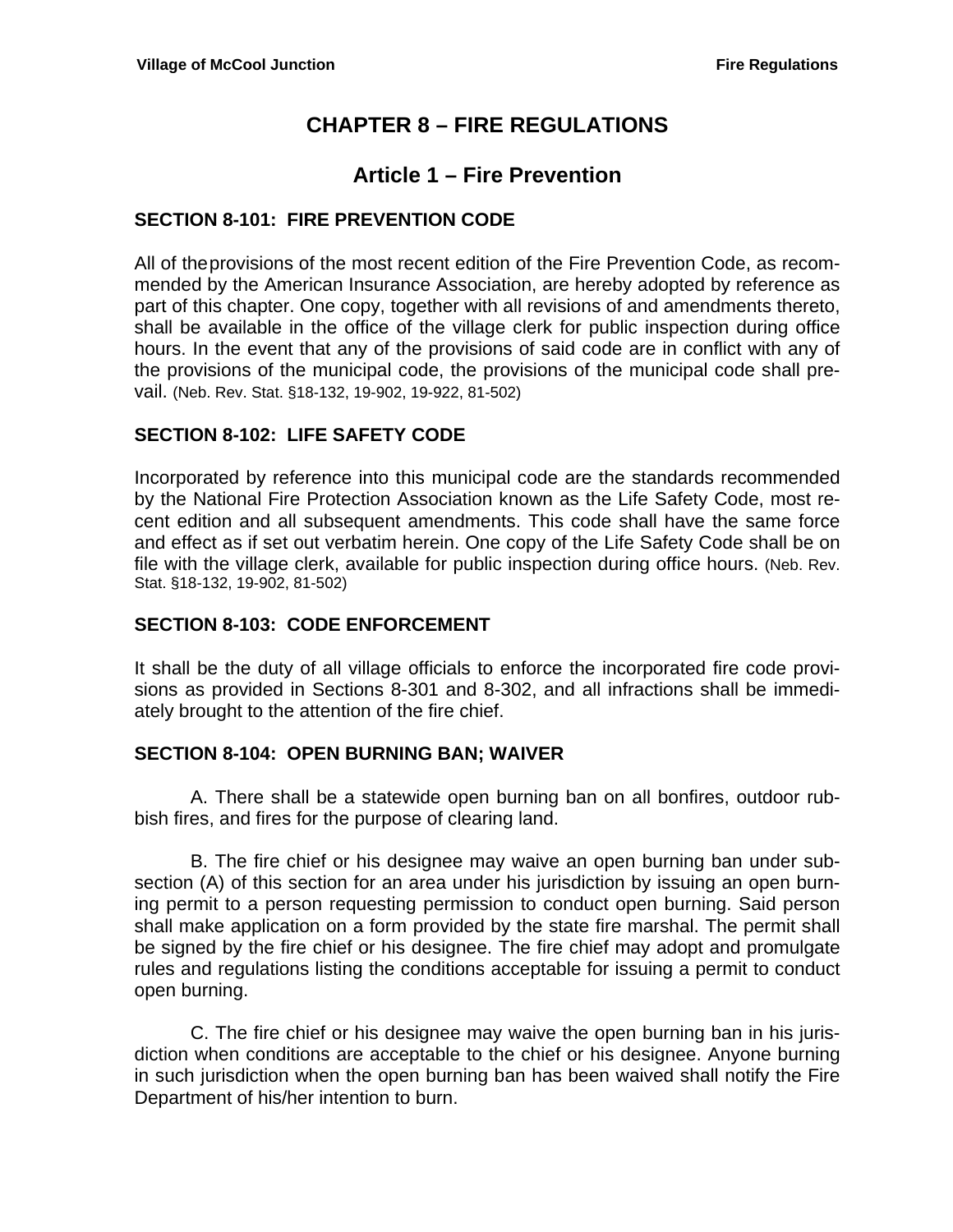D. The Fire Department may set and charge a fee for each such permit issued. Such fees shall be remitted to the Village Board for inclusion in the general funds allocated to the Fire Department. Such funds shall not reduce the tax requirements for the Fire Department. No such fee shall be collected from any state or political subdivision to which such a permit is issued to conduct open burning under subsection (B) of this section in the course of such state's or political subdivision's official duties.

(Neb. Rev. Stat. §81-520.01)

#### **SECTION 8-105: OUTDOOR FIRE PITS AND FIREPLACES**

"Outdoor fireplaces" shall include fire pits, portable fire pits, and chimineas. These residential outdoor fireplaces use wood as a fuel and are used for containing recreational fires located at a private residence for the purpose of outdoor cooking and personal enjoyment. Outdoor fireplaces do not include barbeque grills that use propane or charcoal as a fuel and are used primarily for outdoor cooking.

"Portable fire pits" are defined as being commercially designed and intended to confine and control outdoor wood fires.

"Chimineas" are defined as outdoor patio fireplaces, usually made from clay, intended to confine and control outdoor wood fires.

"Fire pits" are usually constructed of steel, concrete and/or stone, and constructed above ground with a heavy steel screen cover. All outdoor fireplaces shall meet the following requirements:

 A. *Clearances*. A minimum ten- foot clearance shall be maintained between the outdoor fireplace and combustible structure or materials such as, walls, roofs, fences, decks, wood piles, and other combustible material.

 B. *Construction*. Outdoor fireplaces shall be constructed of concrete or approved non-combustible materials. The fire fuel area and openings shall be completely enclosed by a steel screening (spark guard) or an approved non-combustible screening material with openings no greater than one-half inch square. Vent stacks, chimneys, and chimineas shall have a steel screen cover made of heavy wire mesh or other non-combustible material with openings no greater larger than one-half inch square. Not permitted are barrels, half-barrels, drums or similarly constructed devices.

 C. *Size*. The fuel area for a fire pit shall not be larger than three feet in diameter and a height of more than three feet.

 D. *Location*. Outdoor fireplaces shall be placed on a stable non-combustible surface such as a concrete pad and only at grade level. Outdoor fireplaces shall not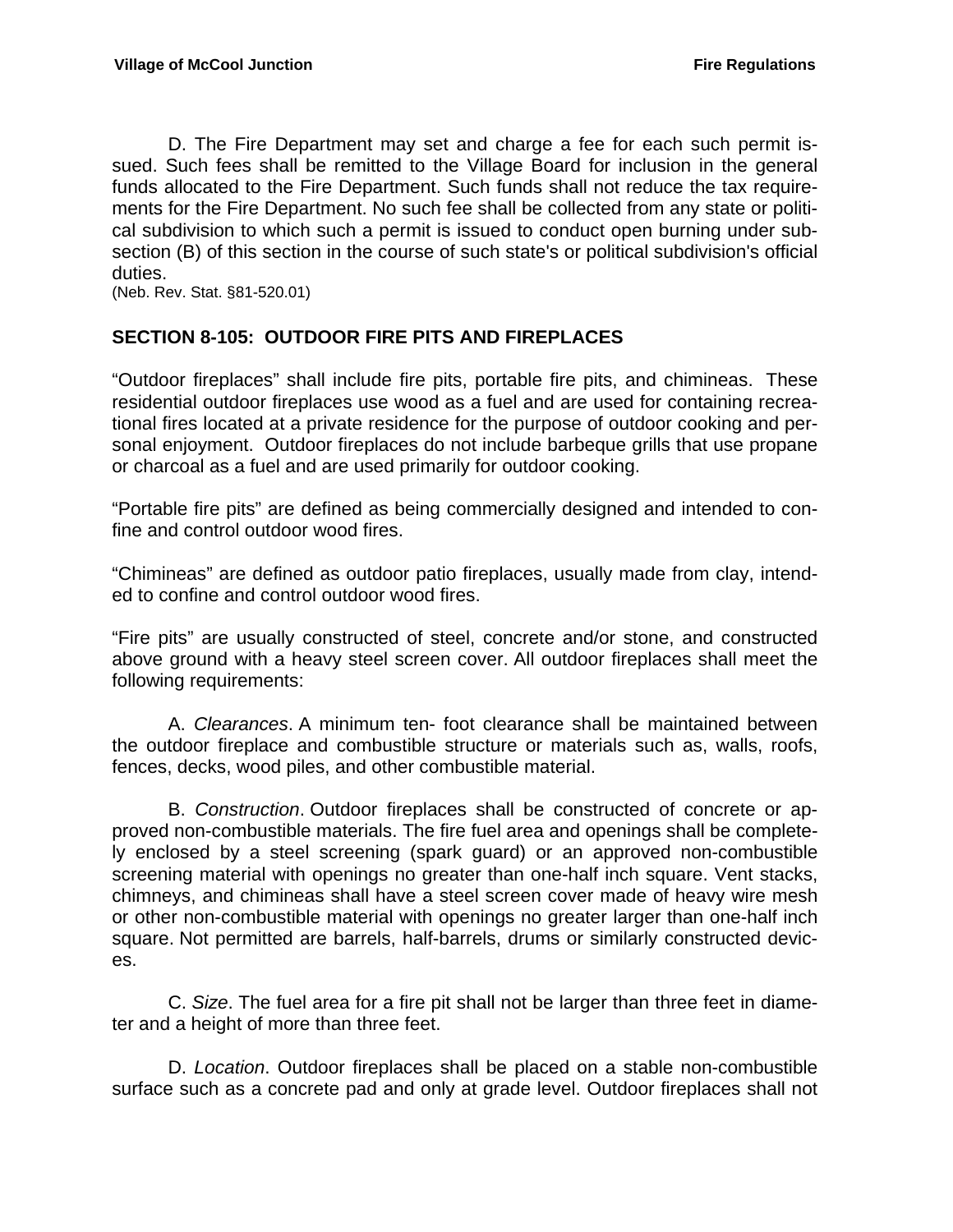be located on combustible balconies or decks and shall not be located under any combustible balcony or any overhanging portion of a structure.

 E. *Type of Materials Being Burnt*. Materials allowed by this section shall be limited to untreated wood or approved fireplace starter logs. Petroleum products, rubbish, grass, leaves, cardboard, plastics, rubber or any material that may flow out of the containment or cause excessive heat, smoke, or offensive smell shall not be permitted.

 F. *Amount of Materials Being Burnt*. Users must (1) limit the amount of material being burnt to ensure the flames are confined inside the fuel area of the outdoor fireplace and the flames do not extend above the pit or into the chimney, and (2) follow the manufacturer's recommendation on the maximum amount of fuel to be used at one time with spark guard in place.

 G. *Supervision*. Outdoor fireplaces shall be under constant supervision by at least one responsible person of age 18 or older from the ignition of the fire until the fire is completely extinguished and embers are cooled so as to prohibit the fire from rekindling.

 H. *Provisions for Protection*. A garden hose connected to a water supply or other approved fire extinguishing equipment shall be readily available for use.

 I. *Wind and Weather Conditions*. Outdoor fireplaces shall be completely extinguished and/or not be operated when winds are blowing over 12 mph and wind direction will cause smoke, embers, or other burning materials to be carried by the wind toward any building or other combustible materials. Outdoor fireplaces shall not be operated when weather conditions are extremely dry.

 J. *Maintenance*. The owner is responsible to ensure proper maintenance and care is accomplished in accordance with manufacturer's instructions. At the minimum, the outdoor fireplace will be checked regularly for the appearance of cracks and other physical deterioration or loose parts.

 K. *Discontinuance*. Smoke from any outdoor fireplace shall not create a nuisance for neighboring property owners. The fire shall be extinguished immediately upon the complaint of the neighboring property owner of any smoke nuisance. The fire chief or an authorized representative has the authority to require outdoor fireplace use to be immediately discontinued if such use is determined to constitute a hazardous condition to occupants of surrounding property.

 L. *Building Permit*. For a fire pit, a site plan showing the location of the fire pit on the property and a detailed drawing of the construction of the fire pit shall be submitted to the Permits and Inspections Department of the City for review. A building permit will be issued based on approved plans. A building permit is not required for portable fire pits or chimineas, provided they are commercially designed and have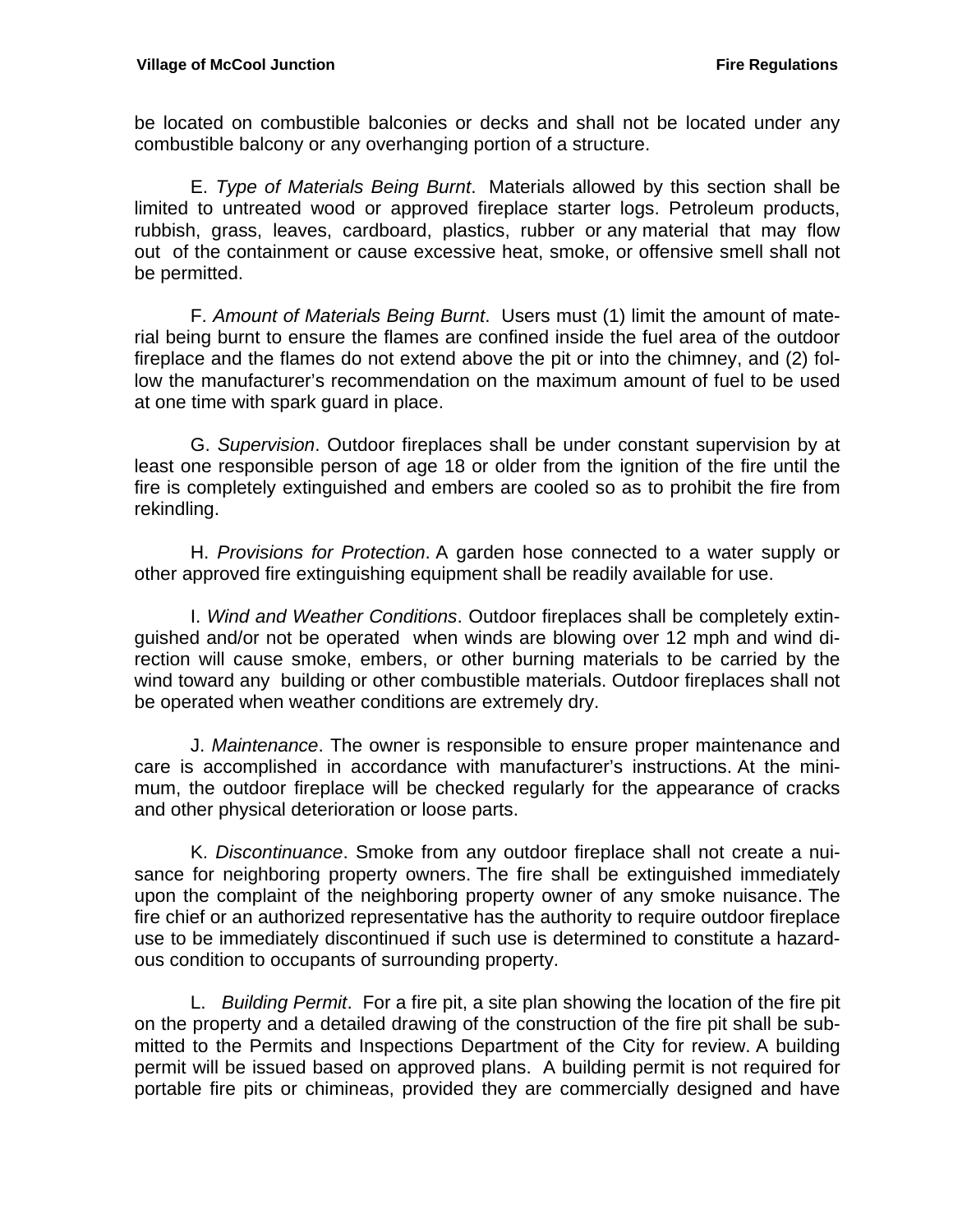been approved by an independent testing laboratory.

 M. *Hours of Operation*. An outdoor fireplace shall be completely extinguished and embers cooled so as to prohibit the fire from rekindling prior to 11:00 pm. (Neb. Rev. Stat. §17-549, 17-556, 81-520.01)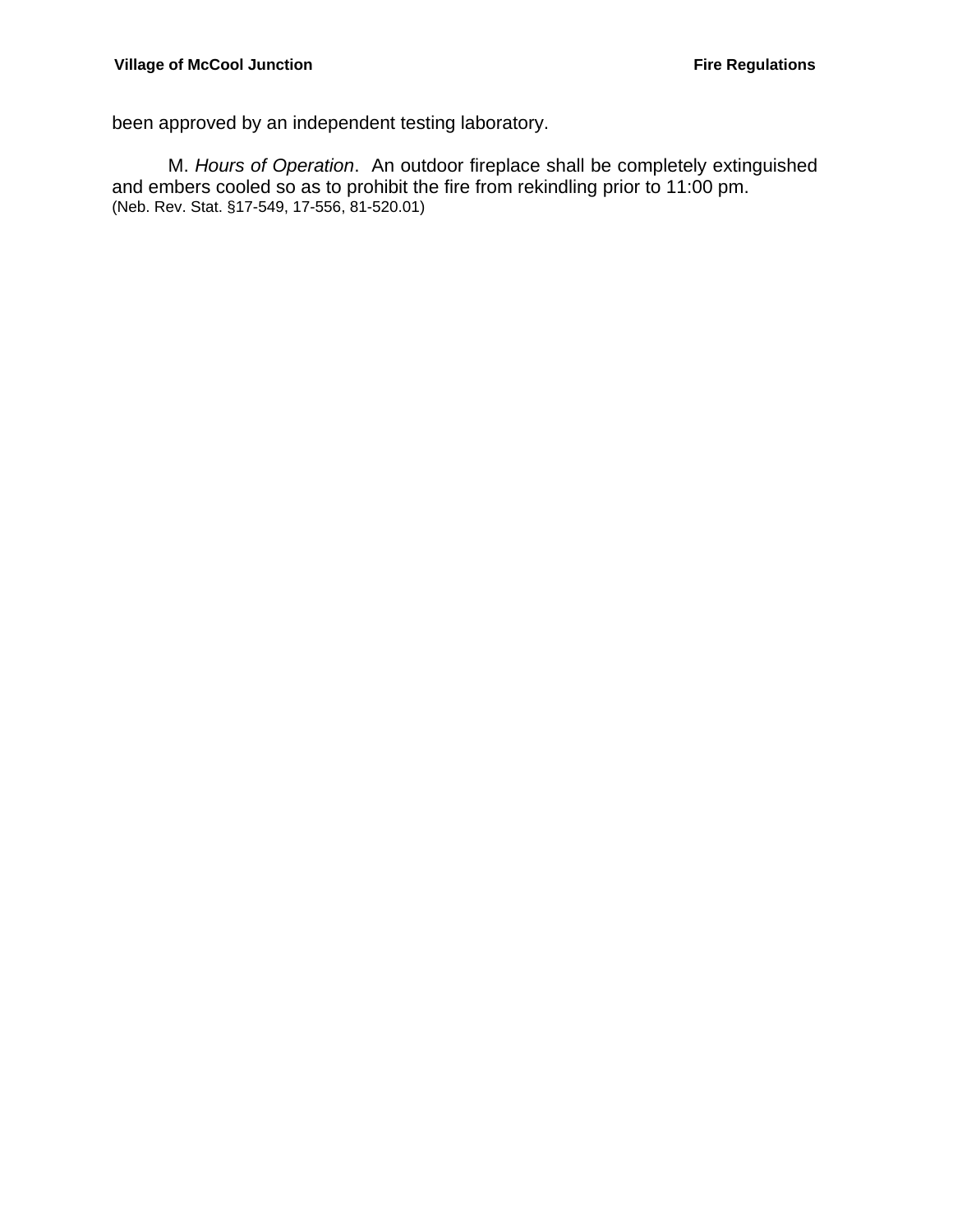# **Article 2 – Explosives; Poisonous and Flammable Gases**

#### **SECTION 8-201: EXPLOSIVES; STORAGE; REGISTRATION**

 A. Any person, firm, or corporation storing or keeping dynamite, gunpowder, nitroglycerine, or other high explosives within the Village for any period of time shall register such information with the village clerk within ten days after such explosives are brought into the Village. The clerk shall provide such information to the fire chief and to the Village Board. Transfer of explosives to another individual within the Village shall require the individual receiving the explosives to register the transfer and the new location of the explosives with the clerk. Also, moving explosives to a new location by the owner shall require registration of that fact to the clerk.

 B. All high explosives, including dynamite, gunpowder and nitroglycerine shall be stored in a proper receptacle which shall be closed at all times except when actually in use. Such cement, metal, or stone receptacle shall not be located in any room where there is a flame or flammable materials. The area surrounding the storage facilities shall be kept clear of rubbish, brush, dry grass, or trees for not less than 25 feet in all directions. Any other combustible materials shall be kept a distance of not less than 50 feet from outdoor storage facilities.

(Neb. Rev. Stat. §17-549)

#### **SECTION 8-202: EXPLOSIVES; BULLETS**

Cartridges, shells, and percussion caps shall be kept in their original containers away from flame, flammable materials, and high explosives.

#### **SECTION 8-203: EXPLOSIVES; BLASTING PERMITS**

Any person wishing to discharge high explosives within the Village must secure a permit from the Village Board and shall discharge such explosives in conformance with their direction and under their supervision, and in no case shall any person perform blasting operations unless operating under the direct supervision of a person in possession of a valid user's permit issued by the Nebraska State Patrol. (Neb. Rev. Stat. §17-556, 28-1229)

#### **SECTION 8-204: POISONOUS OR FLAMMABLE GASES**

Any person, firm or corporation desiring to store or keep in the Village any form of poisonous or flammable gas or liquefied petroleum gas in excess of 100 gallons or to add to, enlarge or replace any facility used for the storage of such gases must first get a permit from the Village Board, which shall require the name of the gas, the place of storage, and the amount of gas stored. If permission is granted, the board shall prescribe such rules, regulations and precautionary actions as it may deem necessary. (Neb. Rev. Stat. §17-549)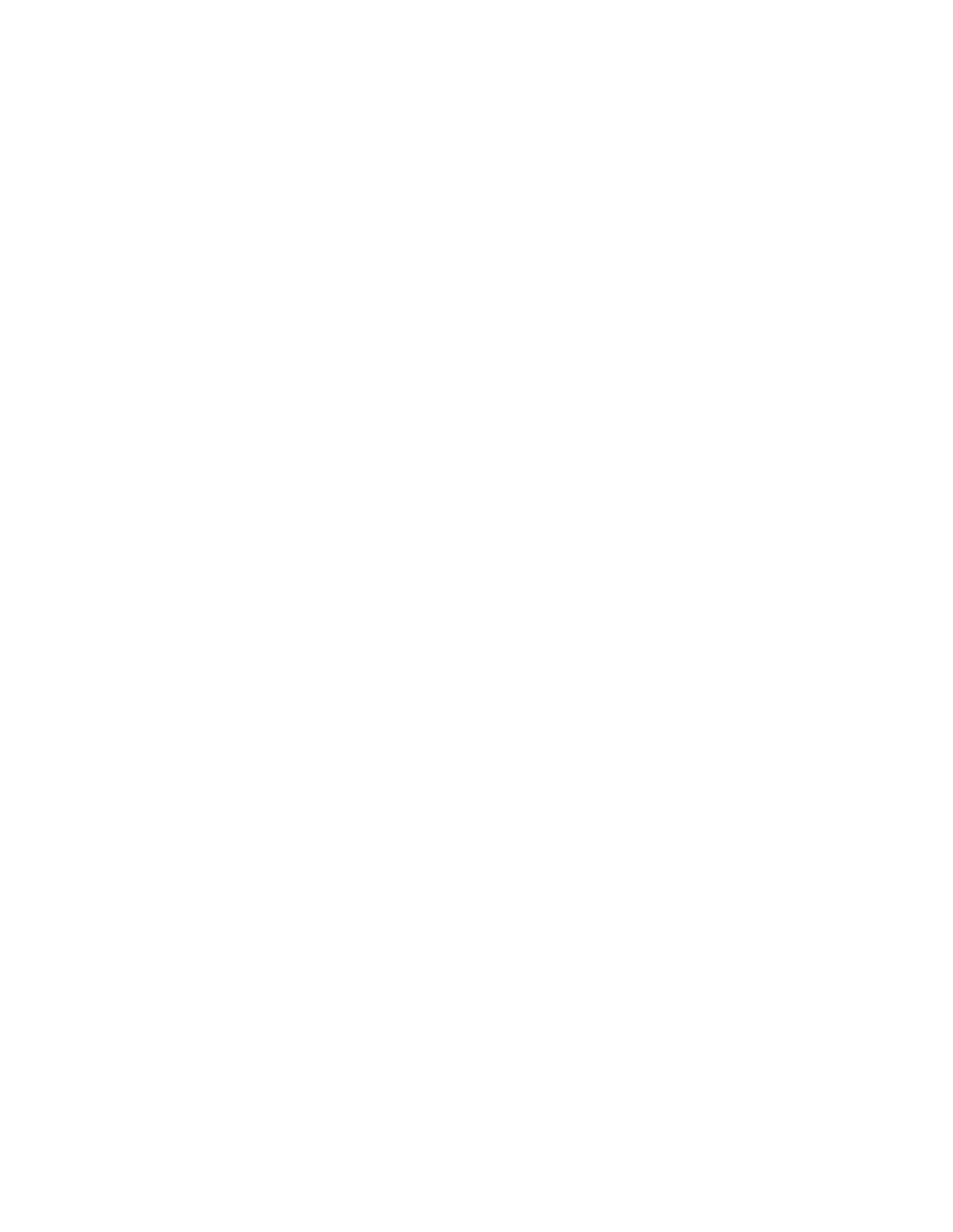## **Article 3 – Fireworks**

#### **SECTION 8-301: REGULATION OF USE, SALE, POSSESSION OF FIREWORKS**

The use, sale, offer for sale, and possession of permissible fireworks in the Village as defined by Neb. Rev. Stat. §28-1241 shall be governed and regulated by Neb. Rev. Stat. §28-1241 to §28-1252, including any and all amendments thereto, together with any rules and regulations adopted by the state fire marshal for the enforcement of said sections.

#### **SECTION 8-302: SALE**

It shall be unlawful for any person to sell, hold for sale, or offer for sale as distributor, jobber, or retailer any fireworks without first obtaining a license from the state fire marshal for that calendar year. Licensed vendors shall only sell fireworks which have been approved by the state fire marshal and such permissible fireworks may be sold at retail only between June 24 and July 5 and between December 28 and January 1 of each year. (Neb. Rev. Stat. §28-1246 through 28-1250)